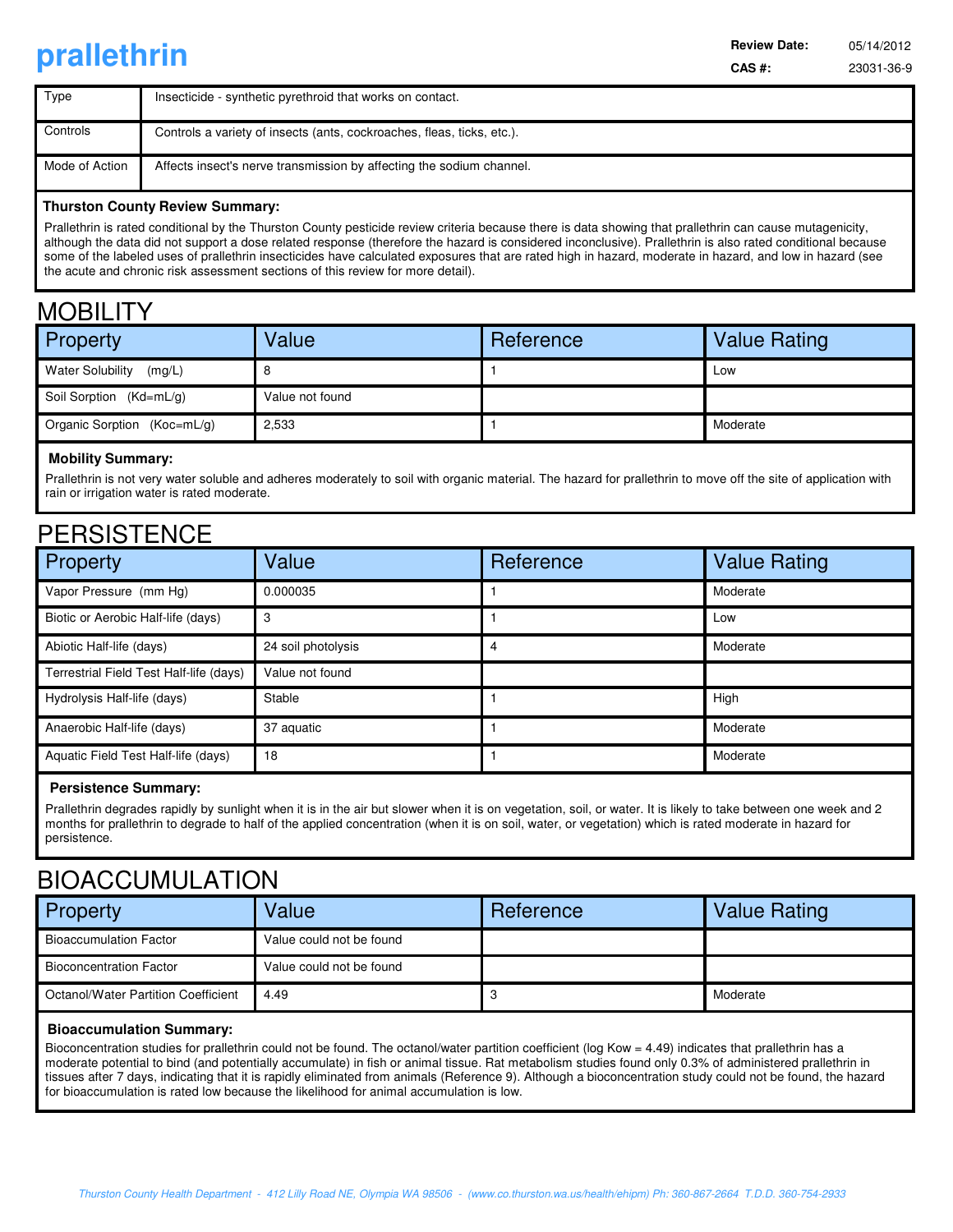## ACUTE WILDLIFE TOXICITY VALUES and Risk Assessment

| <b>Test Subject</b>        | Value           | Reference | <b>Value Rating</b> |
|----------------------------|-----------------|-----------|---------------------|
| Mammalian (LD50)           | 460 mg/kg       | 3         | Moderate            |
| Avian (LD50)               | $>2,000$ mg/kg  | 3         | Low                 |
| Honey bee or insect (LD50) | $0.026$ ug/bee  | 3         | High                |
| Annelida -worms (LC50)     | Value not found |           |                     |
| Fish (LC50)                | $0.012$ mg/L    | 3         | High                |
| Crustacean (LC50)          | $0.006$ mg/L    | 3         | High                |
| Mollusk (LC50)             | Value not found |           |                     |
| Amphibian (LD50 or LC50)   | Value not found |           |                     |

### **Acute Toxicity Testing and Ecotoxicity Summary:**

Single-dose toxicity testing indicates that prallethrin is low in toxicity to birds and moderately toxic to animals but highly toxic to bees, fish and other aquatic organisms. Risk to organisms from post-application exposures to prallethrin could not be located although several documents stated that use of prallethrin insecticides for public mosquito abatement programs did not exceed the EPA's level of concern. Prallethrin is due for a re-evaluation and registration by the EPA beginning in 2012 (the registration process can take several years) and at that time ecological risk assessments will be evaluated - after these documents are published, Thurston County will evaluate the risk to non-target organisms from prallethrin insecticides. Until the reevaluation is made, risk to non-target organisms will be considered low with the knowledge that significant runoff of prallethrin into waterbodies could pose a risk to aquatic organisms (but expected uses from homeowners and Thurston County are not likely to cause significant runoff).

## ACUTE HUMAN TOXICITY - Risk Assessment

| <b>Subject and Scenario</b>                           | Route             | Dose of<br>Concern  | <b>Exposure</b>            | Margin<br>of Safety | Reference | Value<br>Rating |
|-------------------------------------------------------|-------------------|---------------------|----------------------------|---------------------|-----------|-----------------|
| Adult broadcast carpet or space<br>spray              | <b>Inhalation</b> | 0.0017<br>mg/kg/day | about 0.00038<br>mg/kg/day | 4.5                 |           | Moderate        |
| Child's hand-to-mouth after crack /<br>crevice spray  | Ingestion         | $0.05$ mg/kg/day    | about 0.00003<br>mg/kg/day | 1600                |           | Low             |
| Person contacting pet after pet dip                   | Dermal (skin)     | $0.3$ mg/kg/day     | about 0.009<br>mg/kg/day   | 33                  |           | Low             |
| Other risk assessment data weren't<br>provided by EPA |                   |                     |                            |                     |           |                 |

#### **Acute Toxicity Risk Assessment Summary:**

Residential applicator exposures were evaluated for indoor crack and crevice, broadcast carpet, space sprays, pet mousse, and pet shampoo. Potential exposures from applying pet mousse, making broadcast applications to carpet, or broadcast use of space sprays are rated moderate in hazard. All of the other residential application exposures evaluated by the EPA are rated low in hazard (Reference 4).

Post-application exposures were assessed for dermal, inhalation, and hand-to-mouth activities resulting in oral ingestion. Inhalation exposures were assessed for total release foggers and space sprays. A child's potential inhalation exposure following use of a diluted space spray is rated moderate in hazard (the same exposure to an adult is rated low in hazard). Undiluted products created exposures of hazard and so they are no longer registered for use by the EPA.

Potential dermal exposures range from moderate to low in hazard although the numerical data were not provided. The moderate hazard exposure was for the use of undiluted space sprays with a safety factor of 2.5 for kids (these products are no longer available) - the lowest hazard was for contact following a pet dip (safety factor of 33). Other dermal exposures are between a safety factor of 2.5 and 33 (but the data to interpret the hazard was not provided). All potential hand-to-mouth ingestion exposures were calculated to be low in hazard.